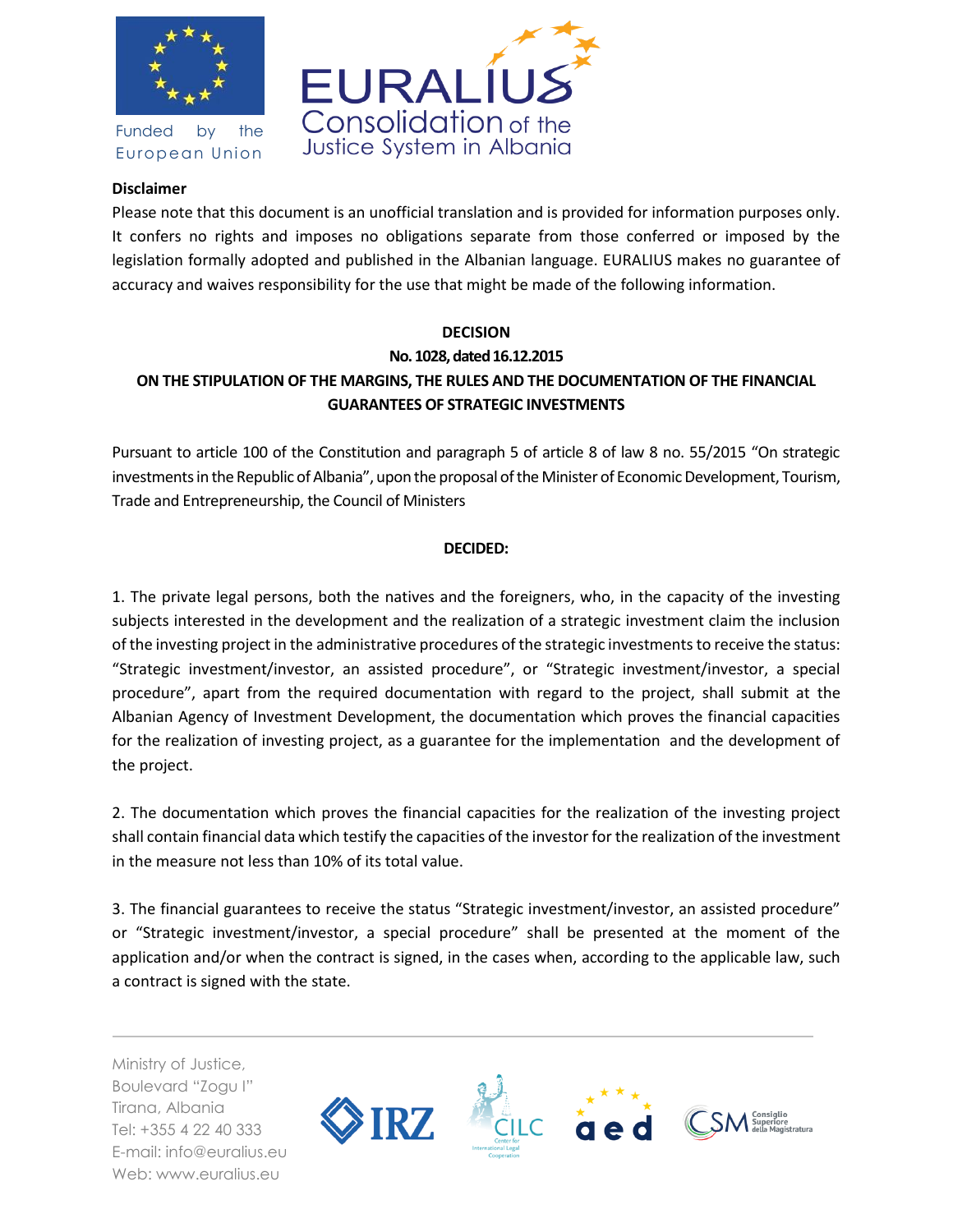

4. The minimal boundary of the financial guarantees shall be in the measure not less than 10% of the total value of the investment. The Committee of the Strategic Investments, depending on the characteristics, measures and complexity of the project, the investor's experience and capacities as well as depending on the public interest may claim higher percentages of the required financial capacities but not more than 20% of the total value of the investment.

5. The value of the financial capacities required for the realization of the investment may be proven through:

- a) Financial capacities of the investor proved and based on the financial statements audited and deposited at the tax administration of the three last years, when such a thing is possible, or if it has been established after this time limit, of the last years;
- b) The appropriate funding and crediting by the domestic or foreign bank or financial institutions, with a prominent reputation and high credibility;
- c) Offering the financial guarantees by the domestic or foreign bank or financial institutions, with a prominent reputation and high credibility.

6. In the cases when the realization of the investment shall be carried out through a specificallyestablished company, set up by the investor, the documentation in relation to the financial capacities shall be presented by the investor/company/possessing companies of the Subject for Specific Purposes (SSP).

7. In the cases when the investor proves the capacity to realize the investment through his capacities, the Strategic Investment Committee may ask the investor to undertake the preservation and the nondiminishment of the capital and of its financial capacities beyond the minimal level of guarantee throughout the duration of the realization of the strategic investment as well as the obligation to claim the preliminary approval; for any case of the transfer of the quotas/shares of the company. Also, the Committee of the Strategic Investments is entitled to require to the investor the documents for the guarantee or further financial support by trustworthy financial partners or institutions, which support the project, in case the submitted information and documents do not try in a convincing and clear way the financial capacity to cover with its assets the required part of 10% of the investment value.

8. In the cases when the investor proves the capacity to realize the investment through the funding, crediting or provision of the guarantees by the bank or financial institutions, the Committee of Strategic Investments authorizes the Albanian Agency of Investment Development for the evaluation of the appropriate form of documents and the periodical verification of the validity of the funding instruments and guarantee. The Committee of Strategic Investments shall be informed by the investor for every change of these documents, which should be adopted by the Committee of Strategic Investments for the preservation of the status "Strategic Investment/investor, an assisted procedure", or "Strategic investment/investor, a special procedure".

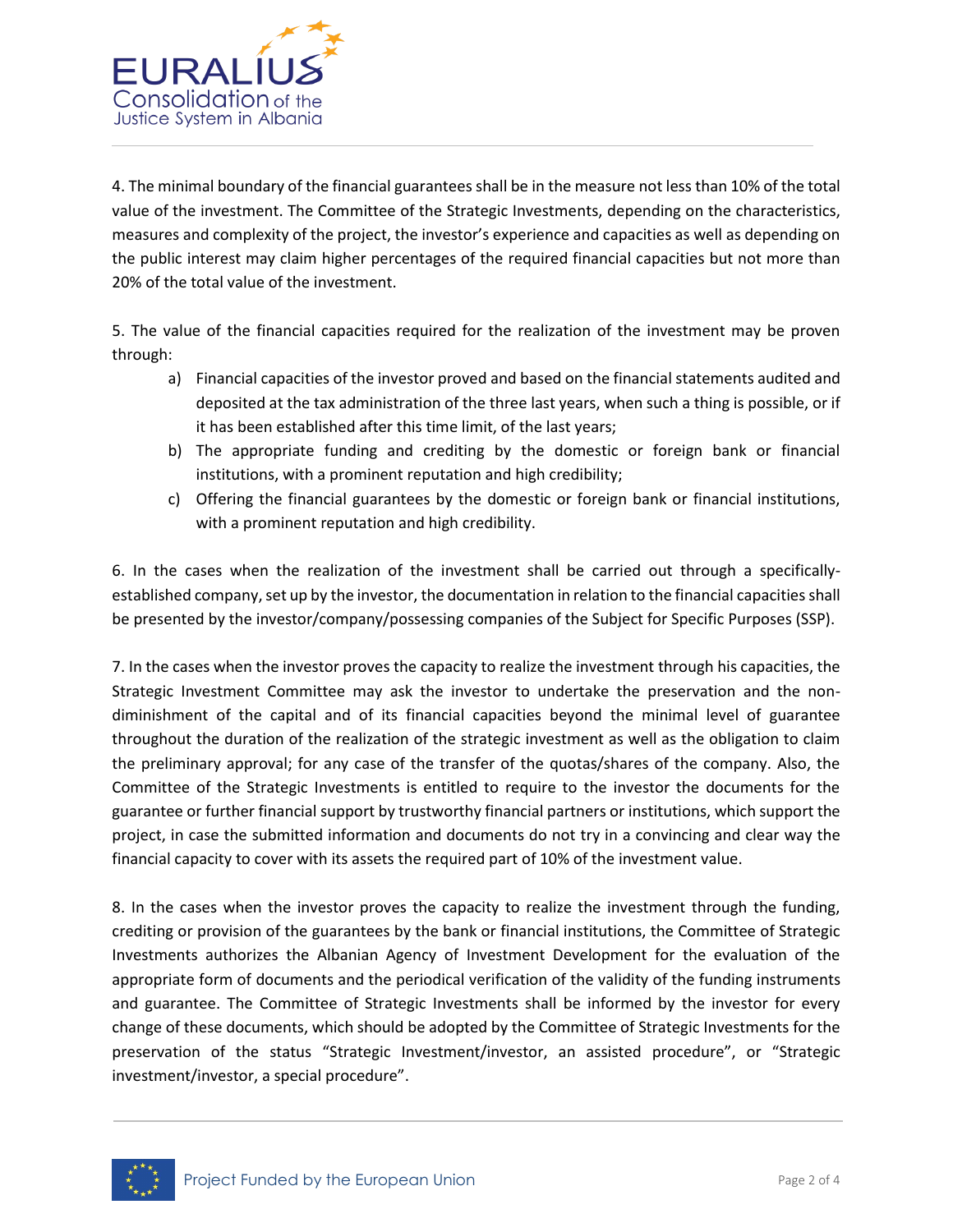

9. In all the cases, the Committee of the Strategic Investments is entitled to require to the investor information regarding the financial capacity and their capability to generate sufficient funds for the funding of the entire investment. These pieces of information include, but without being limited, documents on the financial situation, the administration structure, the ownership of the properties and assets, the positioning in the market, the previous experiences, the financial support of the external partners or investors as well as any other necessary information to prove their investing capacities and the potential to be a strategic investor for the projects of the strategic investments.

10. The form of the documentation, the value and the essential conditions of the financial guarantees of any project shall be specified, case after case, by the Committee of the Strategic Investments, in compliance with the levels of the margins and with the stipulations of this decision. For the evaluation of the elements of the required financial guarantees, the Committee of the Strategic Investments takes into consideration the balancing of the public interests with the ones of the investors and evaluates the specific characteristics of every project.

11. The rights and the obligations of the parties shall be stipulated through signing a special agreement on the conditions, the mode of the realization of the investment and of the provision of the financial guarantees. Particularly, the special agreements shall contain the financial obligations for the preservation of the investor's financial condition, in compliance with paragraphs 6 and 7 of this decision and shall provide for appropriate sanctions against those who make false statements for the financial condition, who change the documents of funding, crediting or guarantees, without the approval of the Committee of Strategic Investments, who do not realize the investment at the stipulated values and do not comply with the conditions of the investment project or carry out actions in contradiction to the permits, licenses or necessary authorizations, according to the legislation into force. The special agreements may be signed by the Committee of Strategic Investments, by another body authorized by it or by the responsible body, stipulated according to the specific legislation of the respective activity.

12. In the case of the investments which require to receive the status of strategic investments for which a contract has been signed before the entry into force of this law, and for which the investor has realized over 10% of the investment value, the Committee of Strategic Investments may consider as reasonable the non-submission of the financial guarantee, providing that a certification of the realized investment is submitted, drafted by licensed evaluators, according to the legislation into force and the confirmation by the contractual authority.

13. The guarantees and the financial information for the purposes of the strategic investments shall not be required in the cases of the public projects considered as strategic investments, initiated and funded by the state, through the budgetary funds, grants or different funding.